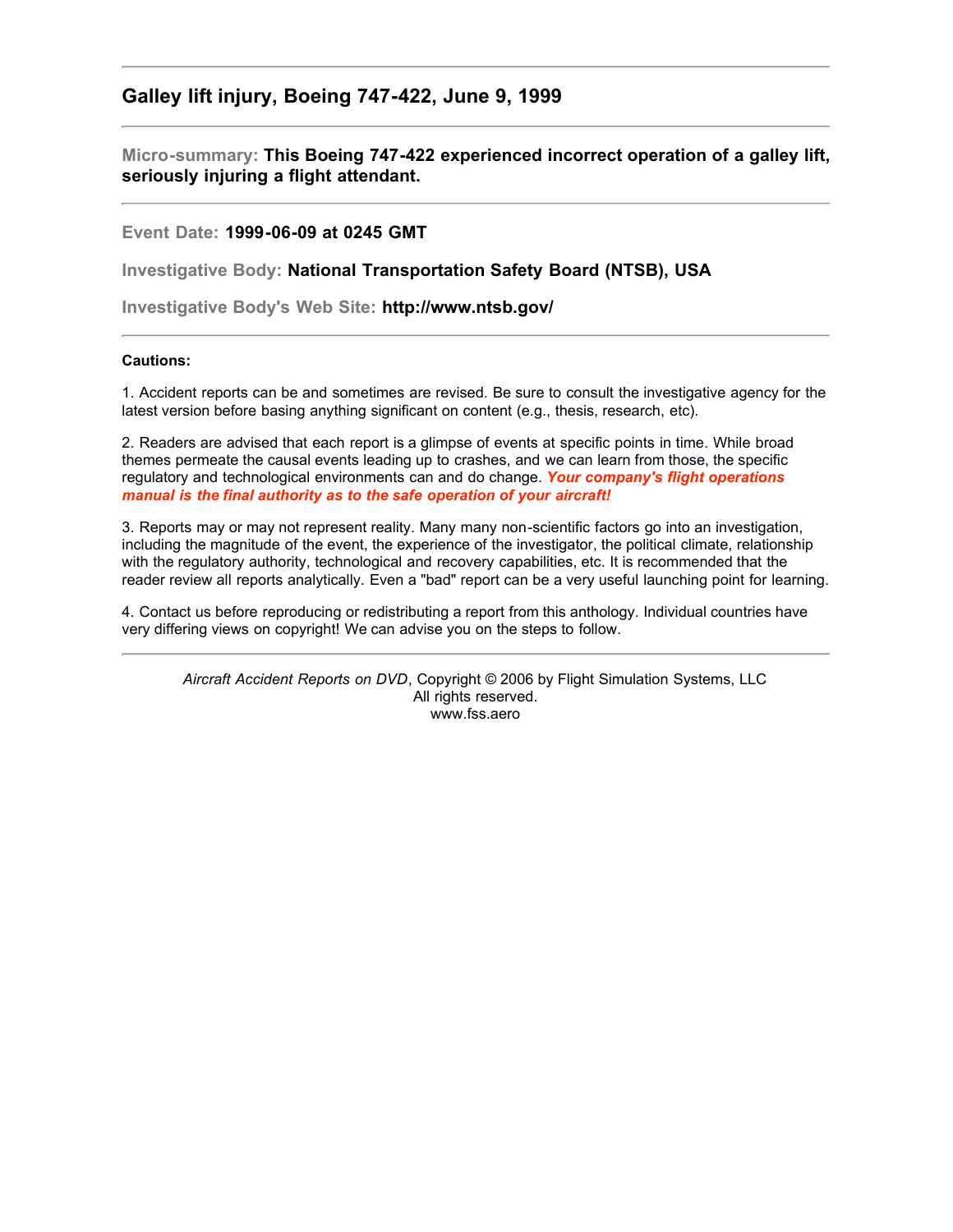| <b>National Transportation Safety Board</b><br>NTSB ID: LAX99LA212<br>Aircraft Registration Number: N198UA                                                                                                                                                                                                                                                                                                                                                                                                                                                                                                                                                                                                                                                                         |                                                              |  |                                 |                                  |                         |  |                                                                                  |  |  |
|------------------------------------------------------------------------------------------------------------------------------------------------------------------------------------------------------------------------------------------------------------------------------------------------------------------------------------------------------------------------------------------------------------------------------------------------------------------------------------------------------------------------------------------------------------------------------------------------------------------------------------------------------------------------------------------------------------------------------------------------------------------------------------|--------------------------------------------------------------|--|---------------------------------|----------------------------------|-------------------------|--|----------------------------------------------------------------------------------|--|--|
| <b>FACTUAL REPORT</b>                                                                                                                                                                                                                                                                                                                                                                                                                                                                                                                                                                                                                                                                                                                                                              | Most Critical Injury: Serious<br>Occurrence Date: 06/09/1999 |  |                                 |                                  |                         |  |                                                                                  |  |  |
| <b>ÁVIATION</b>                                                                                                                                                                                                                                                                                                                                                                                                                                                                                                                                                                                                                                                                                                                                                                    |                                                              |  | Occurrence Type: Accident       |                                  | Investigated By: NTSB   |  |                                                                                  |  |  |
| Location/Time                                                                                                                                                                                                                                                                                                                                                                                                                                                                                                                                                                                                                                                                                                                                                                      |                                                              |  |                                 |                                  |                         |  |                                                                                  |  |  |
| <b>Nearest City/Place</b>                                                                                                                                                                                                                                                                                                                                                                                                                                                                                                                                                                                                                                                                                                                                                          | <b>State</b>                                                 |  | Zip Code                        | Local Time                       | Time Zone               |  |                                                                                  |  |  |
| PACIFIC OCEAN                                                                                                                                                                                                                                                                                                                                                                                                                                                                                                                                                                                                                                                                                                                                                                      | PO                                                           |  |                                 | 0245                             | <b>GMT</b>              |  |                                                                                  |  |  |
| Airport Proximity: Off Airport/Airstrip                                                                                                                                                                                                                                                                                                                                                                                                                                                                                                                                                                                                                                                                                                                                            |                                                              |  | Distance From Landing Facility: |                                  | Direction From Airport: |  |                                                                                  |  |  |
| Aircraft Information Summary                                                                                                                                                                                                                                                                                                                                                                                                                                                                                                                                                                                                                                                                                                                                                       |                                                              |  |                                 |                                  |                         |  |                                                                                  |  |  |
| Aircraft Manufacturer                                                                                                                                                                                                                                                                                                                                                                                                                                                                                                                                                                                                                                                                                                                                                              |                                                              |  | Model/Series                    |                                  |                         |  | Type of Aircraft                                                                 |  |  |
| <b>Boeing</b>                                                                                                                                                                                                                                                                                                                                                                                                                                                                                                                                                                                                                                                                                                                                                                      |                                                              |  | 747-422                         |                                  |                         |  | Airplane                                                                         |  |  |
| Sightseeing Flight: No                                                                                                                                                                                                                                                                                                                                                                                                                                                                                                                                                                                                                                                                                                                                                             |                                                              |  |                                 | Air Medical Transport Flight: No |                         |  |                                                                                  |  |  |
| Narrative                                                                                                                                                                                                                                                                                                                                                                                                                                                                                                                                                                                                                                                                                                                                                                          |                                                              |  |                                 |                                  |                         |  |                                                                                  |  |  |
| On June 9, 1999, about 0245 hours coordinated universal time, a Boeing 747-422, N198UA, operating<br>as United Airlines Flight 890, experienced a serious cabin attendant injury while en route from<br>Singapore to Narita, Japan. The flight over international waters had departed Singapore at 2341 on<br>June 8, 1999, destined for Narita. The flight was operated by United Airlines, Inc., of Chicago,<br>Illinois, as a scheduled international passenger flight under 14 CFR Part 121 of the Federal<br>Aviation Regulations. Neither the airline transport pilot captain and first officer, the remaining<br>17 cabin attendants or 306 passengers were injured.<br>At 0245, the captain contacted dispatch and reported a diversion to Hong Kong due to an accident in |                                                              |  |                                 |                                  |                         |  |                                                                                  |  |  |
| the galley involving a flight attendant. According to a United Airlines report, the flight<br>attendant was injured in the main deck galley while using the lift to move carts to the upper deck.<br>The flight attendant was in the process of placing a cart in the lift when it began to move, having                                                                                                                                                                                                                                                                                                                                                                                                                                                                           |                                                              |  |                                 |                                  |                         |  |                                                                                  |  |  |
| been called from the upper deck. The upward movement of the lift caused the cart to roll out of<br>the lift, striking and pinning the flight attendant against the galley wall. The lift continued to<br>raise, catching the edge of the cart, and lifting it off the floor, trapping the flight attendant<br>between the other end of the cart and the galley counter opposite the lift. As the cart was raised<br>the floor, the flight attendant was lifted off her feet and her body was pushed on top of the<br>off<br>galley counter.<br>and the bins above the galley counter.                                                                                                                                                                                              |                                                              |  |                                 |                                  |                         |  | The cart continued to rise, pinning the flight attendant's face between the cart |  |  |
| inspection of the galley lift at Hong Kong revealed a piece of cardboard had been inserted into<br>An<br>the interlock safety switch, disabling it, and by doing so, the galley lift can be operated without<br>closing the galley lift door.                                                                                                                                                                                                                                                                                                                                                                                                                                                                                                                                      |                                                              |  |                                 |                                  |                         |  |                                                                                  |  |  |
| As a result of other similar upper deck cart accidents/incidents Boeing has issued a Service<br>Bulletin 747-25-3187 to modify the control panel to allow only the person working on the cart lift<br>to send it.                                                                                                                                                                                                                                                                                                                                                                                                                                                                                                                                                                  |                                                              |  |                                 |                                  |                         |  |                                                                                  |  |  |
|                                                                                                                                                                                                                                                                                                                                                                                                                                                                                                                                                                                                                                                                                                                                                                                    |                                                              |  |                                 |                                  |                         |  |                                                                                  |  |  |
| FACTUAL REPORT - AVIATION<br>Page 1                                                                                                                                                                                                                                                                                                                                                                                                                                                                                                                                                                                                                                                                                                                                                |                                                              |  |                                 |                                  |                         |  |                                                                                  |  |  |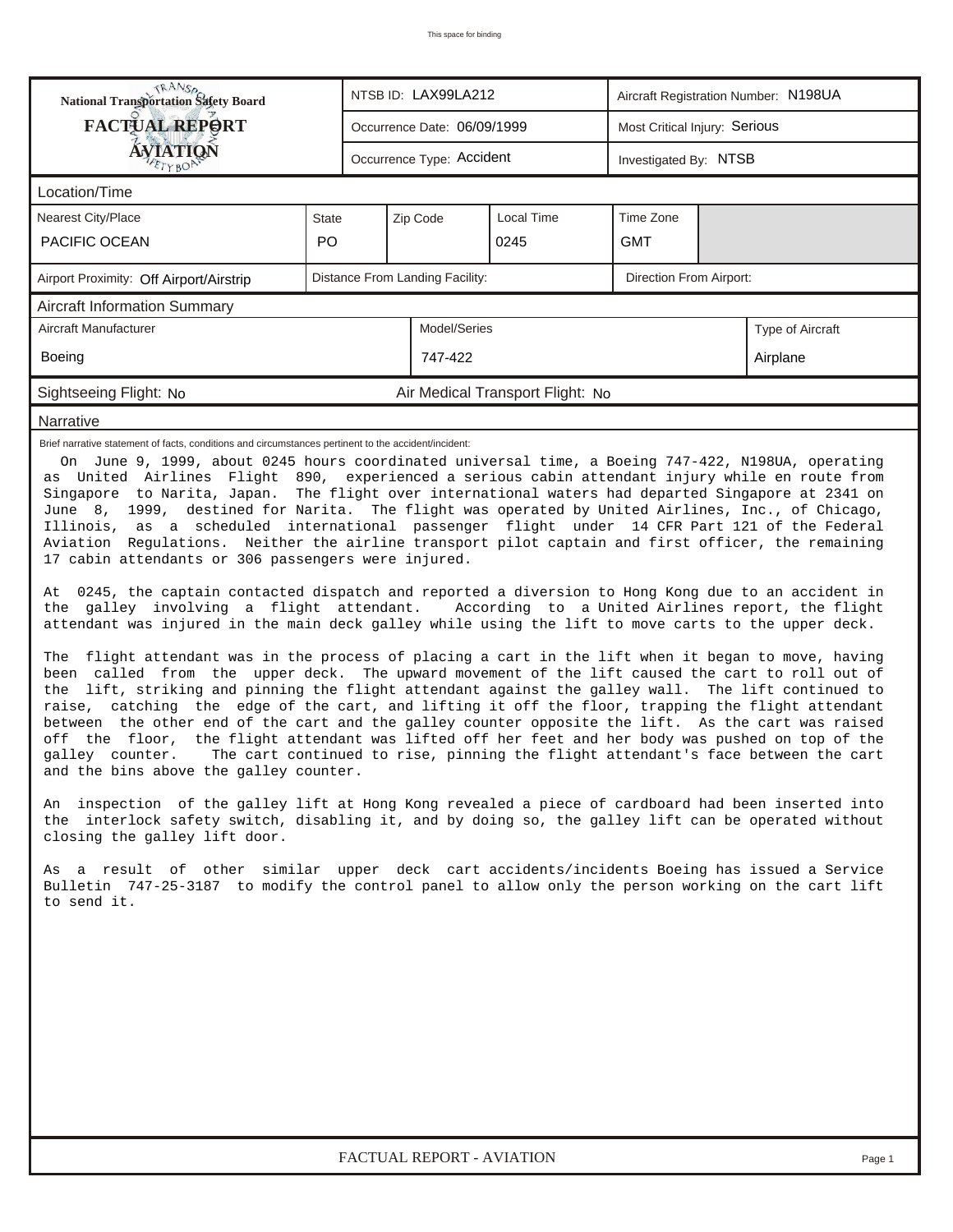| <b>National Transportation Safety Board</b>                                  |                                                                                       | NTSB ID: LAX99LA212                     |                                                       |                           |         |   |                                |  |               |                     |                           |
|------------------------------------------------------------------------------|---------------------------------------------------------------------------------------|-----------------------------------------|-------------------------------------------------------|---------------------------|---------|---|--------------------------------|--|---------------|---------------------|---------------------------|
| <b>FACTUAL REPORT</b>                                                        |                                                                                       | Occurrence Date: 06/09/1999             |                                                       |                           |         |   |                                |  |               |                     |                           |
| <b>AVIATION</b>                                                              |                                                                                       |                                         |                                                       | Occurrence Type: Accident |         |   |                                |  |               |                     |                           |
| Landing Facility/Approach Information                                        |                                                                                       |                                         |                                                       |                           |         |   |                                |  |               |                     |                           |
| <b>Airport Name</b>                                                          |                                                                                       |                                         | Airport ID:                                           | <b>Airport Elevation</b>  |         |   | Runway Used                    |  | Runway Length |                     | Runway Width              |
|                                                                              |                                                                                       |                                         |                                                       |                           | Ft. MSL | 0 |                                |  |               |                     |                           |
| Runway Surface Type:                                                         |                                                                                       |                                         |                                                       |                           |         |   |                                |  |               |                     |                           |
| Runway Surface Condition:                                                    |                                                                                       |                                         |                                                       |                           |         |   |                                |  |               |                     |                           |
| Type Instrument Approach:                                                    |                                                                                       |                                         |                                                       |                           |         |   |                                |  |               |                     |                           |
| VFR Approach/Landing:                                                        |                                                                                       |                                         |                                                       |                           |         |   |                                |  |               |                     |                           |
| Aircraft Information                                                         |                                                                                       |                                         |                                                       |                           |         |   |                                |  |               |                     |                           |
| Aircraft Manufacturer<br>Boeing                                              |                                                                                       |                                         | Model/Series<br>747-422                               |                           |         |   |                                |  | 28716         | Serial Number       |                           |
| Airworthiness Certificate(s): Normal                                         |                                                                                       |                                         |                                                       |                           |         |   |                                |  |               |                     |                           |
| Landing Gear Type: Retractable - Tricycle                                    |                                                                                       |                                         |                                                       |                           |         |   |                                |  |               |                     |                           |
| Homebuilt Aircraft? No                                                       | Certified Max Gross Wt.<br>Number of Engines: 4<br>Number of Seats: 391<br>875000 LBS |                                         |                                                       |                           |         |   |                                |  |               |                     |                           |
| Engine Type:<br>Turbo Fan                                                    |                                                                                       |                                         | P&W                                                   | Engine Manufacturer:      |         |   | Model/Series:<br>P&W4056       |  |               |                     | Rated Power:<br>56000 LBS |
| - Aircraft Inspection Information                                            |                                                                                       |                                         |                                                       |                           |         |   |                                |  |               |                     |                           |
| Type of Last Inspection                                                      |                                                                                       |                                         | Date of Last Inspection<br>Time Since Last Inspection |                           |         |   |                                |  |               | Airframe Total Time |                           |
| <b>Continuous Airworthiness</b>                                              |                                                                                       | 4002 Hours<br>08/1998                   |                                                       |                           |         |   |                                |  | 8439 Hours    |                     |                           |
| - Emergency Locator Transmitter (ELT) Information                            |                                                                                       |                                         |                                                       |                           |         |   |                                |  |               |                     |                           |
| ELT Installed?                                                               | <b>ELT Operated?</b>                                                                  | ELT Aided in Locating Accident Site?    |                                                       |                           |         |   |                                |  |               |                     |                           |
| Owner/Operator Information                                                   |                                                                                       |                                         |                                                       |                           |         |   |                                |  |               |                     |                           |
| <b>Registered Aircraft Owner</b>                                             |                                                                                       | <b>Street Address</b><br>P.O. BOX 99100 |                                                       |                           |         |   |                                |  |               |                     |                           |
| UNITED AIRLINES INC.                                                         |                                                                                       | City                                    |                                                       |                           |         |   |                                |  | <b>State</b>  | Zip Code            |                           |
|                                                                              |                                                                                       |                                         | <b>CHICAGO</b><br>IL<br><b>Street Address</b>         |                           |         |   |                                |  |               |                     | 60666                     |
| Operator of Aircraft<br><b>1200 EAST ALONQUIN ROAD</b>                       |                                                                                       |                                         |                                                       |                           |         |   |                                |  |               |                     |                           |
| <b>UNITED AIRLINES</b>                                                       |                                                                                       | City                                    | <b>ELK GROVE TOWNS</b>                                |                           |         |   |                                |  | State<br>IL   | Zip Code<br>60007   |                           |
| Operator Does Business As:                                                   |                                                                                       |                                         |                                                       |                           |         |   | Operator Designator Code: UALA |  |               |                     |                           |
| - Type of U.S. Certificate(s) Held:                                          |                                                                                       |                                         |                                                       |                           |         |   |                                |  |               |                     |                           |
| Air Carrier Operating Certificate(s): Flag Carrier/Domestic                  |                                                                                       |                                         |                                                       |                           |         |   |                                |  |               |                     |                           |
| Operating Certificate:                                                       |                                                                                       |                                         |                                                       | Operator Certificate:     |         |   |                                |  |               |                     |                           |
| Regulation Flight Conducted Under: Part 121: Air Carrier                     |                                                                                       |                                         |                                                       |                           |         |   |                                |  |               |                     |                           |
| Type of Flight Operation Conducted: Scheduled; International; Passenger Only |                                                                                       |                                         |                                                       |                           |         |   |                                |  |               |                     |                           |
| FACTUAL REPORT - AVIATION<br>Page 2                                          |                                                                                       |                                         |                                                       |                           |         |   |                                |  |               |                     |                           |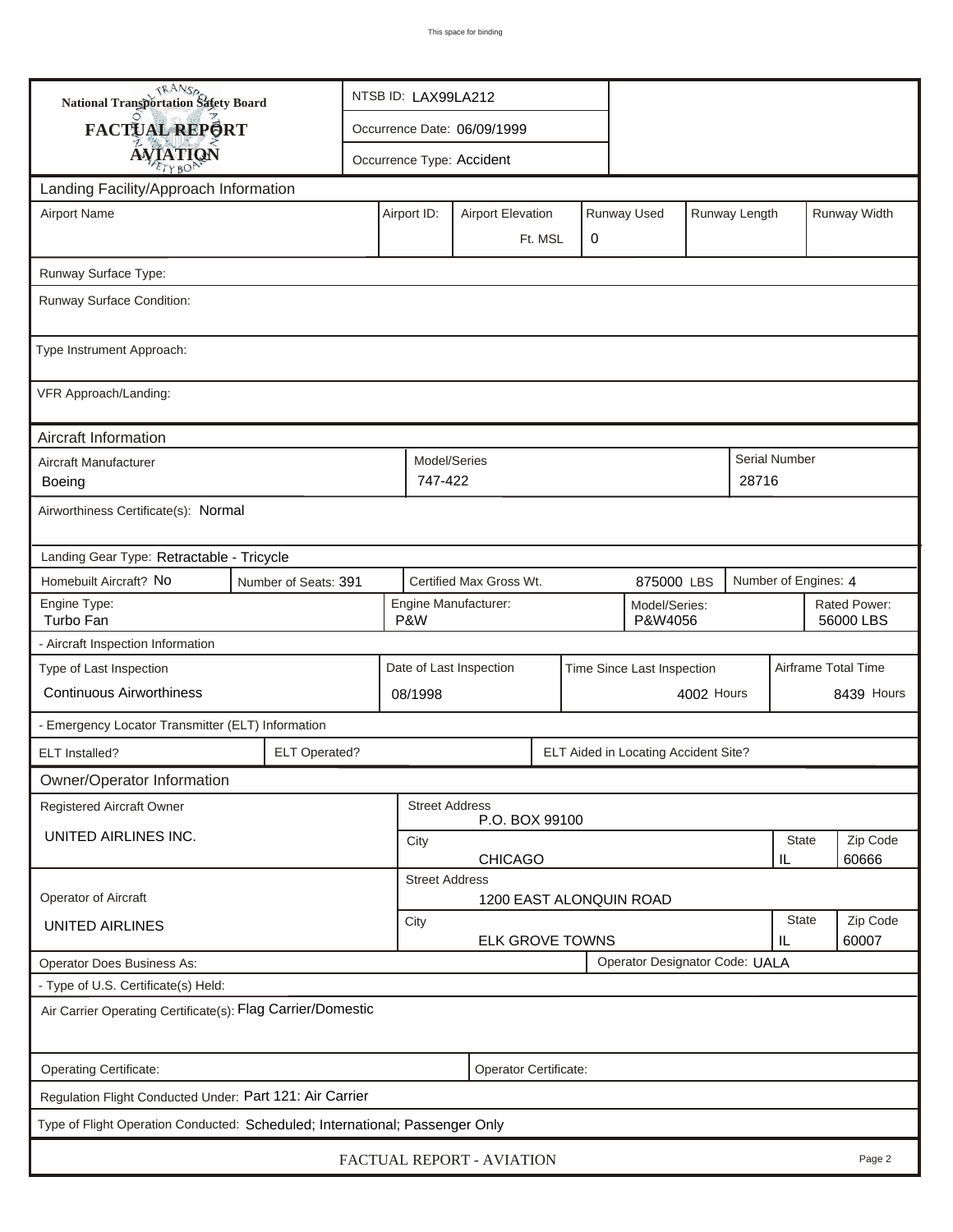|                                                                                                                      | TRANSO.<br>National Transportation Safety Board |                                    |                        |                                       | NTSB ID: LAX99LA212       |         |              |        |                                      |                    |                             |      |                   |                     |
|----------------------------------------------------------------------------------------------------------------------|-------------------------------------------------|------------------------------------|------------------------|---------------------------------------|---------------------------|---------|--------------|--------|--------------------------------------|--------------------|-----------------------------|------|-------------------|---------------------|
|                                                                                                                      | FACTUAL REPORT<br>Occurrence Date: 06/09/1999   |                                    |                        |                                       |                           |         |              |        |                                      |                    |                             |      |                   |                     |
|                                                                                                                      | <b>AVIATION</b>                                 |                                    |                        |                                       | Occurrence Type: Accident |         |              |        |                                      |                    |                             |      |                   |                     |
| <b>First Pilot Information</b>                                                                                       |                                                 |                                    |                        |                                       |                           |         |              |        |                                      |                    |                             |      |                   |                     |
|                                                                                                                      |                                                 |                                    |                        |                                       |                           |         |              |        |                                      |                    |                             |      |                   |                     |
| Name                                                                                                                 |                                                 |                                    |                        |                                       |                           | City    |              |        |                                      |                    | <b>State</b>                |      | Date of Birth     | Age                 |
| On File                                                                                                              |                                                 |                                    |                        |                                       |                           | On File |              |        |                                      |                    | On File                     |      | On File           | 58                  |
| Sex: M                                                                                                               | Seat Occupied: Left                             |                                    |                        | Principal Profession: Civilian Pilot  |                           |         |              |        |                                      |                    | Certificate Number: On File |      |                   |                     |
| Certificate(s):                                                                                                      |                                                 | Airline Transport; Flight Engineer |                        |                                       |                           |         |              |        |                                      |                    |                             |      |                   |                     |
| Airplane Rating(s):                                                                                                  |                                                 |                                    |                        | Multi-engine Land; Single-engine Land |                           |         |              |        |                                      |                    |                             |      |                   |                     |
|                                                                                                                      | Rotorcraft/Glider/LTA: None                     |                                    |                        |                                       |                           |         |              |        |                                      |                    |                             |      |                   |                     |
|                                                                                                                      | Instrument Rating(s): Airplane                  |                                    |                        |                                       |                           |         |              |        |                                      |                    |                             |      |                   |                     |
| Instructor Rating(s):                                                                                                | None                                            |                                    |                        |                                       |                           |         |              |        |                                      |                    |                             |      |                   |                     |
| Type Rating/Endorsement for Accident/Incident Aircraft? Yes<br><b>Current Biennial Flight Review?</b>                |                                                 |                                    |                        |                                       |                           |         |              |        |                                      |                    |                             |      |                   |                     |
| Medical Cert.: Class 1<br>Medical Cert. Status: Valid Medical--no waivers/lim.<br>Date of Last Medical Exam: 04/1999 |                                                 |                                    |                        |                                       |                           |         |              |        |                                      |                    |                             |      |                   |                     |
|                                                                                                                      |                                                 |                                    |                        |                                       |                           |         |              |        |                                      |                    |                             |      |                   |                     |
| - Flight Time Matrix                                                                                                 |                                                 | All A/C                            | This Make<br>and Model | Airplane<br>Single Engine             | Airplane<br>Mult-Engine   |         | Night        | Actual | Instrument                           | Simulated          | Rotorcraft                  |      | Glider            | Lighter<br>Than Air |
| <b>Total Time</b>                                                                                                    |                                                 | 19127                              | 603                    |                                       |                           |         |              |        |                                      |                    |                             |      |                   |                     |
|                                                                                                                      | Pilot In Command(PIC)                           |                                    |                        |                                       |                           |         |              |        |                                      |                    |                             |      |                   |                     |
| Instructor                                                                                                           |                                                 |                                    |                        |                                       |                           |         |              |        |                                      |                    |                             |      |                   |                     |
| Last 90 Days                                                                                                         |                                                 |                                    | 117                    |                                       |                           |         |              |        |                                      |                    |                             |      |                   |                     |
| Last 30 Days<br>Last 24 Hours                                                                                        |                                                 |                                    | 77                     |                                       |                           |         |              |        |                                      |                    |                             |      |                   |                     |
|                                                                                                                      |                                                 |                                    | 8                      |                                       |                           |         |              |        | <b>Toxicology Performed?</b>         |                    |                             |      | Second Pilot? Yes |                     |
| Seatbelt Used? Yes<br>Shoulder Harness Used? Yes                                                                     |                                                 |                                    |                        |                                       |                           |         |              |        |                                      |                    |                             |      |                   |                     |
| Flight Plan/Itinerary                                                                                                |                                                 |                                    |                        |                                       |                           |         |              |        |                                      |                    |                             |      |                   |                     |
|                                                                                                                      |                                                 |                                    |                        |                                       |                           |         |              |        |                                      |                    |                             |      |                   |                     |
|                                                                                                                      | Type of Flight Plan Filed: IFR                  |                                    |                        |                                       |                           |         |              |        |                                      |                    |                             |      |                   |                     |
| Departure Point                                                                                                      |                                                 |                                    |                        |                                       |                           |         | <b>State</b> |        | Airport Identifier<br>Departure Time |                    |                             |      | Time Zone         |                     |
| <b>SINGAPORE</b>                                                                                                     |                                                 |                                    |                        |                                       |                           |         | OF           |        | SIN                                  |                    |                             | 0725 |                   |                     |
| Destination                                                                                                          |                                                 |                                    |                        |                                       |                           |         | State        |        |                                      | Airport Identifier |                             |      |                   |                     |
| <b>NARITA</b>                                                                                                        |                                                 |                                    |                        |                                       |                           |         | OF           |        | <b>NRT</b>                           |                    |                             |      |                   |                     |
|                                                                                                                      | Type of Clearance: IFR                          |                                    |                        |                                       |                           |         |              |        |                                      |                    |                             |      |                   |                     |
|                                                                                                                      | Type of Airspace: Class A                       |                                    |                        |                                       |                           |         |              |        |                                      |                    |                             |      |                   |                     |
|                                                                                                                      | Weather Information                             |                                    |                        |                                       |                           |         |              |        |                                      |                    |                             |      |                   |                     |
| Source of Briefing:                                                                                                  | Company                                         |                                    |                        |                                       |                           |         |              |        |                                      |                    |                             |      |                   |                     |
| Method of Briefing:                                                                                                  |                                                 |                                    |                        |                                       |                           |         |              |        |                                      |                    |                             |      |                   |                     |
|                                                                                                                      |                                                 |                                    |                        | FACTUAL REPORT - AVIATION             |                           |         |              |        |                                      |                    |                             |      |                   | Page 3              |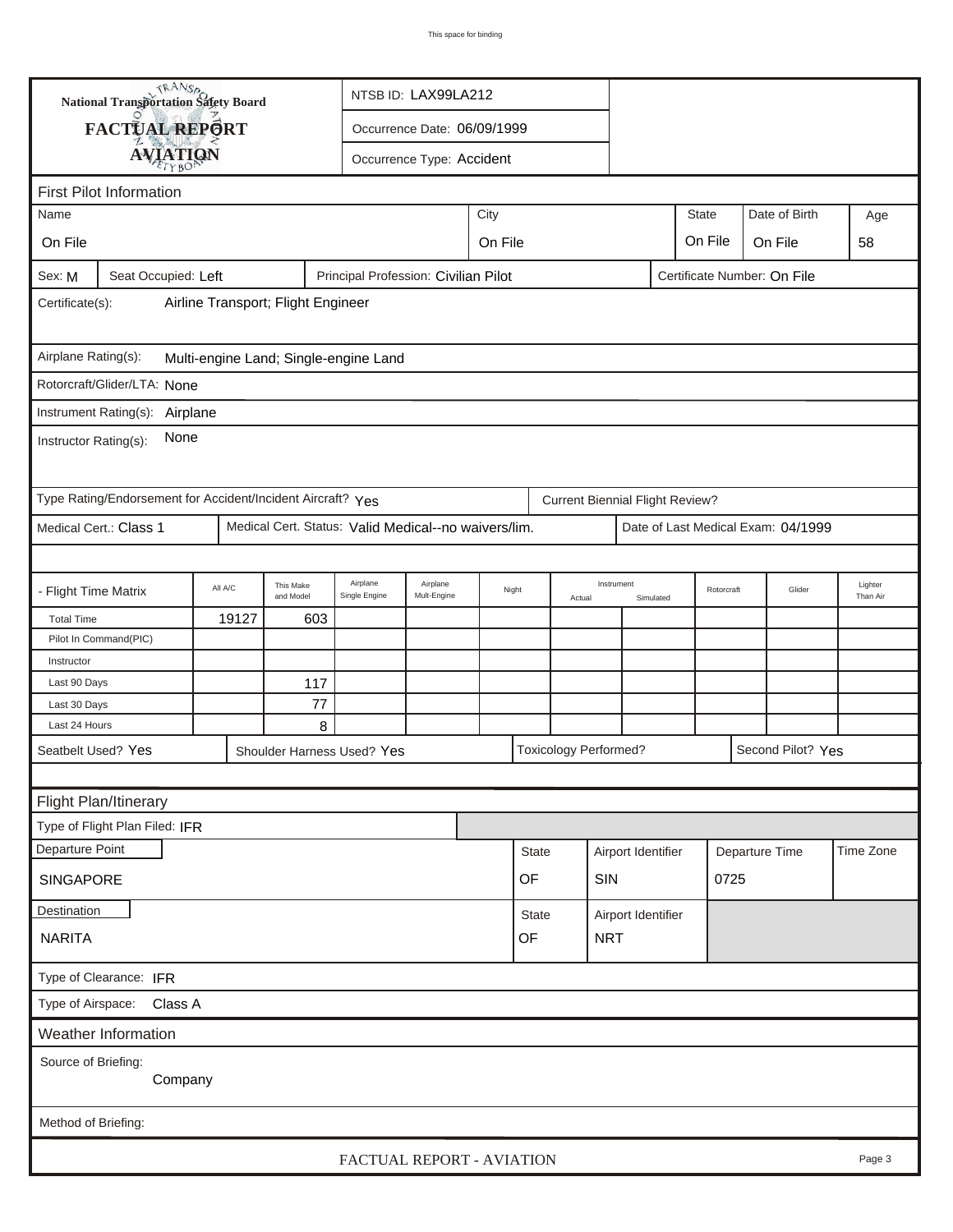| FACTUAL REPORT<br>Occurrence Date: 06/09/1999<br><b>AVIATION</b><br>Occurrence Type: Accident<br>Weather Information<br>WOF ID<br><b>Observation Time</b><br>Time Zone<br><b>WOF Elevation</b><br>WOF Distance From Accident Site<br>Direction From Accident Site<br>0000<br>0 Ft. MSL<br>0 NM<br>0 Deg. Mag.<br>0 Ft. AGL<br>Sky/Lowest Cloud Condition: Unknown<br>Condition of Light: Day<br>0 Ft. AGL<br><b>SM</b><br>Lowest Ceiling: Unknown<br>Visibility:<br>0<br>Altimeter:<br>"Hg<br>$^{\circ}$ C<br>Dew Point:<br>$^{\circ} \text{C}$<br>Wind Direction:<br>Temperature:<br>Density Altitude:<br>Ft.<br>Wind Speed:<br>Gusts:<br>Weather Condtions at Accident Site: Visual Conditions<br>Visibility (RVR):<br>0<br>Visibility (RVV)<br>0<br>Ft.<br>SM<br>Intensity of Precipitation: Unknown<br>Restrictions to Visibility: None<br>None<br>Type of Precipitation:<br>Accident Information<br>Aircraft Damage: None<br>Aircraft Fire: None<br>Aircraft Explosion None<br>Classification: U.S. Registered/U.S. Soil<br>- Injury Summary Matrix<br><b>TOTAL</b><br>Fatal<br>Serious<br>Minor<br>None<br>1<br><b>First Pilot</b><br>1<br>Second Pilot<br>1<br>1<br><b>Student Pilot</b><br>Flight Instructor<br><b>Check Pilot</b><br><b>Flight Engineer</b><br>17<br>18<br>Cabin Attendants<br>1<br>Other Crew<br>Passengers<br>306<br>306<br>- TOTAL ABOARD -<br>1<br>325<br>326<br>Other Ground<br>0<br>0<br>0<br>0 |  | <b>National Transportation Safety Board</b><br>NTSB ID: LAX99LA212 |   |                           |  |     |     |  |  |  |  |        |
|--------------------------------------------------------------------------------------------------------------------------------------------------------------------------------------------------------------------------------------------------------------------------------------------------------------------------------------------------------------------------------------------------------------------------------------------------------------------------------------------------------------------------------------------------------------------------------------------------------------------------------------------------------------------------------------------------------------------------------------------------------------------------------------------------------------------------------------------------------------------------------------------------------------------------------------------------------------------------------------------------------------------------------------------------------------------------------------------------------------------------------------------------------------------------------------------------------------------------------------------------------------------------------------------------------------------------------------------------------------------------------------------------------------------------------|--|--------------------------------------------------------------------|---|---------------------------|--|-----|-----|--|--|--|--|--------|
|                                                                                                                                                                                                                                                                                                                                                                                                                                                                                                                                                                                                                                                                                                                                                                                                                                                                                                                                                                                                                                                                                                                                                                                                                                                                                                                                                                                                                                |  |                                                                    |   |                           |  |     |     |  |  |  |  |        |
|                                                                                                                                                                                                                                                                                                                                                                                                                                                                                                                                                                                                                                                                                                                                                                                                                                                                                                                                                                                                                                                                                                                                                                                                                                                                                                                                                                                                                                |  |                                                                    |   |                           |  |     |     |  |  |  |  |        |
|                                                                                                                                                                                                                                                                                                                                                                                                                                                                                                                                                                                                                                                                                                                                                                                                                                                                                                                                                                                                                                                                                                                                                                                                                                                                                                                                                                                                                                |  |                                                                    |   |                           |  |     |     |  |  |  |  |        |
|                                                                                                                                                                                                                                                                                                                                                                                                                                                                                                                                                                                                                                                                                                                                                                                                                                                                                                                                                                                                                                                                                                                                                                                                                                                                                                                                                                                                                                |  |                                                                    |   |                           |  |     |     |  |  |  |  |        |
|                                                                                                                                                                                                                                                                                                                                                                                                                                                                                                                                                                                                                                                                                                                                                                                                                                                                                                                                                                                                                                                                                                                                                                                                                                                                                                                                                                                                                                |  |                                                                    |   |                           |  |     |     |  |  |  |  |        |
|                                                                                                                                                                                                                                                                                                                                                                                                                                                                                                                                                                                                                                                                                                                                                                                                                                                                                                                                                                                                                                                                                                                                                                                                                                                                                                                                                                                                                                |  |                                                                    |   |                           |  |     |     |  |  |  |  |        |
|                                                                                                                                                                                                                                                                                                                                                                                                                                                                                                                                                                                                                                                                                                                                                                                                                                                                                                                                                                                                                                                                                                                                                                                                                                                                                                                                                                                                                                |  |                                                                    |   |                           |  |     |     |  |  |  |  |        |
|                                                                                                                                                                                                                                                                                                                                                                                                                                                                                                                                                                                                                                                                                                                                                                                                                                                                                                                                                                                                                                                                                                                                                                                                                                                                                                                                                                                                                                |  |                                                                    |   |                           |  |     |     |  |  |  |  |        |
|                                                                                                                                                                                                                                                                                                                                                                                                                                                                                                                                                                                                                                                                                                                                                                                                                                                                                                                                                                                                                                                                                                                                                                                                                                                                                                                                                                                                                                |  |                                                                    |   |                           |  |     |     |  |  |  |  |        |
|                                                                                                                                                                                                                                                                                                                                                                                                                                                                                                                                                                                                                                                                                                                                                                                                                                                                                                                                                                                                                                                                                                                                                                                                                                                                                                                                                                                                                                |  |                                                                    |   |                           |  |     |     |  |  |  |  |        |
|                                                                                                                                                                                                                                                                                                                                                                                                                                                                                                                                                                                                                                                                                                                                                                                                                                                                                                                                                                                                                                                                                                                                                                                                                                                                                                                                                                                                                                |  |                                                                    |   |                           |  |     |     |  |  |  |  |        |
|                                                                                                                                                                                                                                                                                                                                                                                                                                                                                                                                                                                                                                                                                                                                                                                                                                                                                                                                                                                                                                                                                                                                                                                                                                                                                                                                                                                                                                |  |                                                                    |   |                           |  |     |     |  |  |  |  |        |
|                                                                                                                                                                                                                                                                                                                                                                                                                                                                                                                                                                                                                                                                                                                                                                                                                                                                                                                                                                                                                                                                                                                                                                                                                                                                                                                                                                                                                                |  |                                                                    |   |                           |  |     |     |  |  |  |  |        |
|                                                                                                                                                                                                                                                                                                                                                                                                                                                                                                                                                                                                                                                                                                                                                                                                                                                                                                                                                                                                                                                                                                                                                                                                                                                                                                                                                                                                                                |  |                                                                    |   |                           |  |     |     |  |  |  |  |        |
|                                                                                                                                                                                                                                                                                                                                                                                                                                                                                                                                                                                                                                                                                                                                                                                                                                                                                                                                                                                                                                                                                                                                                                                                                                                                                                                                                                                                                                |  |                                                                    |   |                           |  |     |     |  |  |  |  |        |
|                                                                                                                                                                                                                                                                                                                                                                                                                                                                                                                                                                                                                                                                                                                                                                                                                                                                                                                                                                                                                                                                                                                                                                                                                                                                                                                                                                                                                                |  |                                                                    |   |                           |  |     |     |  |  |  |  |        |
|                                                                                                                                                                                                                                                                                                                                                                                                                                                                                                                                                                                                                                                                                                                                                                                                                                                                                                                                                                                                                                                                                                                                                                                                                                                                                                                                                                                                                                |  |                                                                    |   |                           |  |     |     |  |  |  |  |        |
|                                                                                                                                                                                                                                                                                                                                                                                                                                                                                                                                                                                                                                                                                                                                                                                                                                                                                                                                                                                                                                                                                                                                                                                                                                                                                                                                                                                                                                |  |                                                                    |   |                           |  |     |     |  |  |  |  |        |
|                                                                                                                                                                                                                                                                                                                                                                                                                                                                                                                                                                                                                                                                                                                                                                                                                                                                                                                                                                                                                                                                                                                                                                                                                                                                                                                                                                                                                                |  |                                                                    |   |                           |  |     |     |  |  |  |  |        |
|                                                                                                                                                                                                                                                                                                                                                                                                                                                                                                                                                                                                                                                                                                                                                                                                                                                                                                                                                                                                                                                                                                                                                                                                                                                                                                                                                                                                                                |  |                                                                    |   |                           |  |     |     |  |  |  |  |        |
|                                                                                                                                                                                                                                                                                                                                                                                                                                                                                                                                                                                                                                                                                                                                                                                                                                                                                                                                                                                                                                                                                                                                                                                                                                                                                                                                                                                                                                |  |                                                                    |   |                           |  |     |     |  |  |  |  |        |
|                                                                                                                                                                                                                                                                                                                                                                                                                                                                                                                                                                                                                                                                                                                                                                                                                                                                                                                                                                                                                                                                                                                                                                                                                                                                                                                                                                                                                                |  |                                                                    |   |                           |  |     |     |  |  |  |  |        |
|                                                                                                                                                                                                                                                                                                                                                                                                                                                                                                                                                                                                                                                                                                                                                                                                                                                                                                                                                                                                                                                                                                                                                                                                                                                                                                                                                                                                                                |  |                                                                    |   |                           |  |     |     |  |  |  |  |        |
|                                                                                                                                                                                                                                                                                                                                                                                                                                                                                                                                                                                                                                                                                                                                                                                                                                                                                                                                                                                                                                                                                                                                                                                                                                                                                                                                                                                                                                |  |                                                                    |   |                           |  |     |     |  |  |  |  |        |
|                                                                                                                                                                                                                                                                                                                                                                                                                                                                                                                                                                                                                                                                                                                                                                                                                                                                                                                                                                                                                                                                                                                                                                                                                                                                                                                                                                                                                                |  |                                                                    |   |                           |  |     |     |  |  |  |  |        |
|                                                                                                                                                                                                                                                                                                                                                                                                                                                                                                                                                                                                                                                                                                                                                                                                                                                                                                                                                                                                                                                                                                                                                                                                                                                                                                                                                                                                                                |  |                                                                    |   |                           |  |     |     |  |  |  |  |        |
|                                                                                                                                                                                                                                                                                                                                                                                                                                                                                                                                                                                                                                                                                                                                                                                                                                                                                                                                                                                                                                                                                                                                                                                                                                                                                                                                                                                                                                |  |                                                                    |   |                           |  |     |     |  |  |  |  |        |
|                                                                                                                                                                                                                                                                                                                                                                                                                                                                                                                                                                                                                                                                                                                                                                                                                                                                                                                                                                                                                                                                                                                                                                                                                                                                                                                                                                                                                                |  |                                                                    |   |                           |  |     |     |  |  |  |  |        |
|                                                                                                                                                                                                                                                                                                                                                                                                                                                                                                                                                                                                                                                                                                                                                                                                                                                                                                                                                                                                                                                                                                                                                                                                                                                                                                                                                                                                                                |  |                                                                    |   |                           |  |     |     |  |  |  |  |        |
|                                                                                                                                                                                                                                                                                                                                                                                                                                                                                                                                                                                                                                                                                                                                                                                                                                                                                                                                                                                                                                                                                                                                                                                                                                                                                                                                                                                                                                |  |                                                                    |   |                           |  |     |     |  |  |  |  |        |
| - GRAND TOTAL -<br>0                                                                                                                                                                                                                                                                                                                                                                                                                                                                                                                                                                                                                                                                                                                                                                                                                                                                                                                                                                                                                                                                                                                                                                                                                                                                                                                                                                                                           |  |                                                                    | 0 | $\mathbf{1}$              |  | 325 | 326 |  |  |  |  |        |
|                                                                                                                                                                                                                                                                                                                                                                                                                                                                                                                                                                                                                                                                                                                                                                                                                                                                                                                                                                                                                                                                                                                                                                                                                                                                                                                                                                                                                                |  |                                                                    |   | FACTUAL REPORT - AVIATION |  |     |     |  |  |  |  | Page 4 |